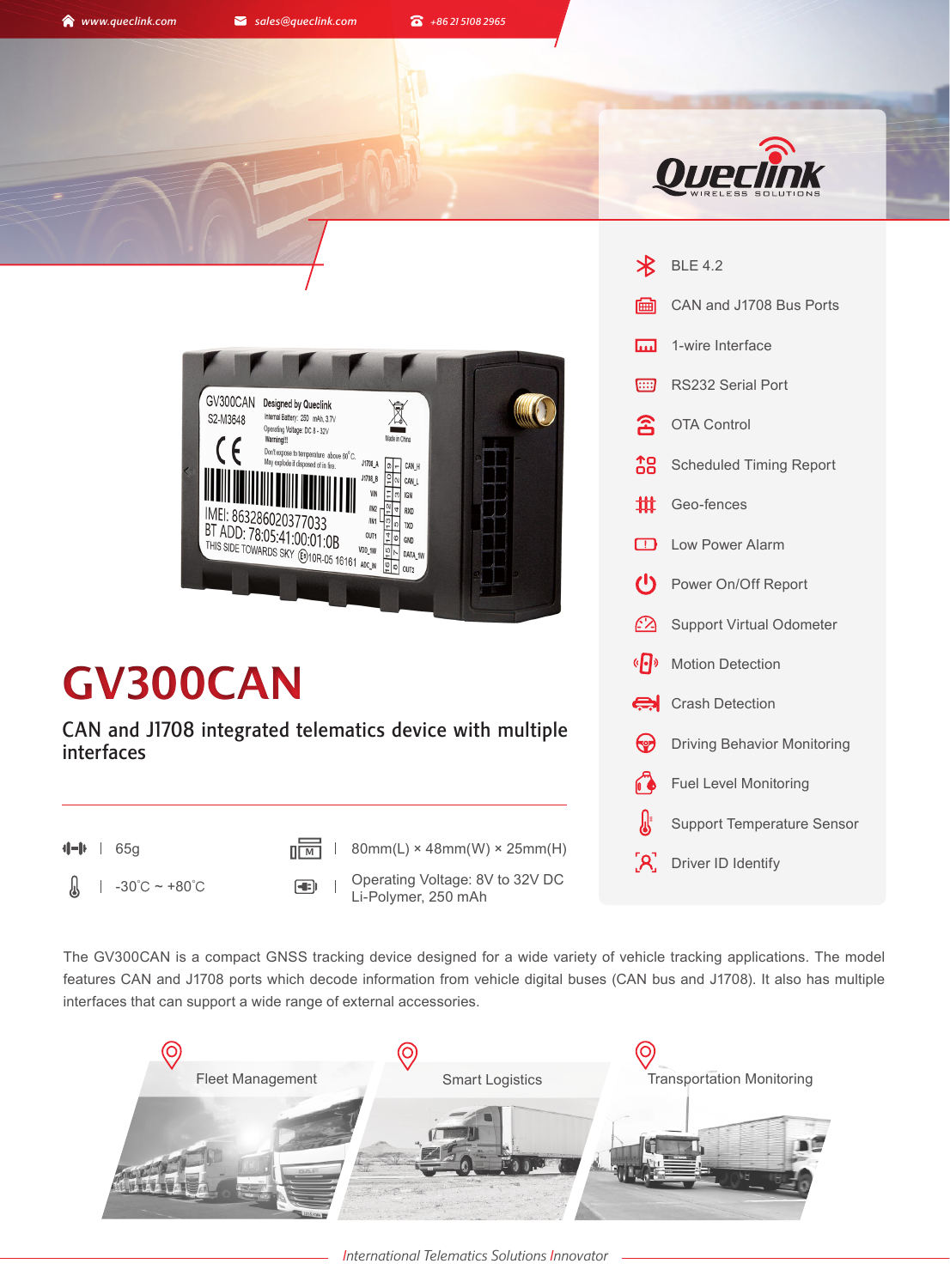## **GV300 CAN**

| Region    | Operating Band            | <b>GNSS Type</b>                          | Position Accuracy (CEP) | Certificate |
|-----------|---------------------------|-------------------------------------------|-------------------------|-------------|
| Worldwide | GSM 850/900/1800/1900 MHz | u-blox All-in-One<br><b>GNSS</b> receiver | Autonomous: $< 2.5$ m   | CE/E-Mark   |

# **Multiple Interfaces**



| Digital Inputs           | 1 positive trigger input for ignition detection<br>2 negative trigger inputs for normal use |  |  |
|--------------------------|---------------------------------------------------------------------------------------------|--|--|
| Digital Output           | 1 digital output, open drain, 150 mA max drive current                                      |  |  |
| Latched Digital Output   | 1 digital output with internal latch circuit, open drain, 150 mA max drive current          |  |  |
| Analog Input             | 1 analogue input with selectable input voltage range (0V-12V or 0V-30V)                     |  |  |
| Serial Port              | 1 RS232 serial port on 16 pin molex type connector, for external devices                    |  |  |
| 1-wire Interface         | Support 1-wire temperature sensor and iButton driver ID                                     |  |  |
| <b>Vehicle Bus</b>       | Support CAN Bus<br>Support J1708 Bus                                                        |  |  |
| <b>GSM Antenna</b>       | Internal only                                                                               |  |  |
| <b>GNSS Antenna</b>      | Internal antenna and optional external antenna                                              |  |  |
| <b>Bluetooth Antenna</b> | Internal only                                                                               |  |  |
| <b>LED</b> Indicators    | CEL, GNSS, CAN                                                                              |  |  |
| Mini USB Interface       | Used for upgrading and debugging                                                            |  |  |
|                          |                                                                                             |  |  |